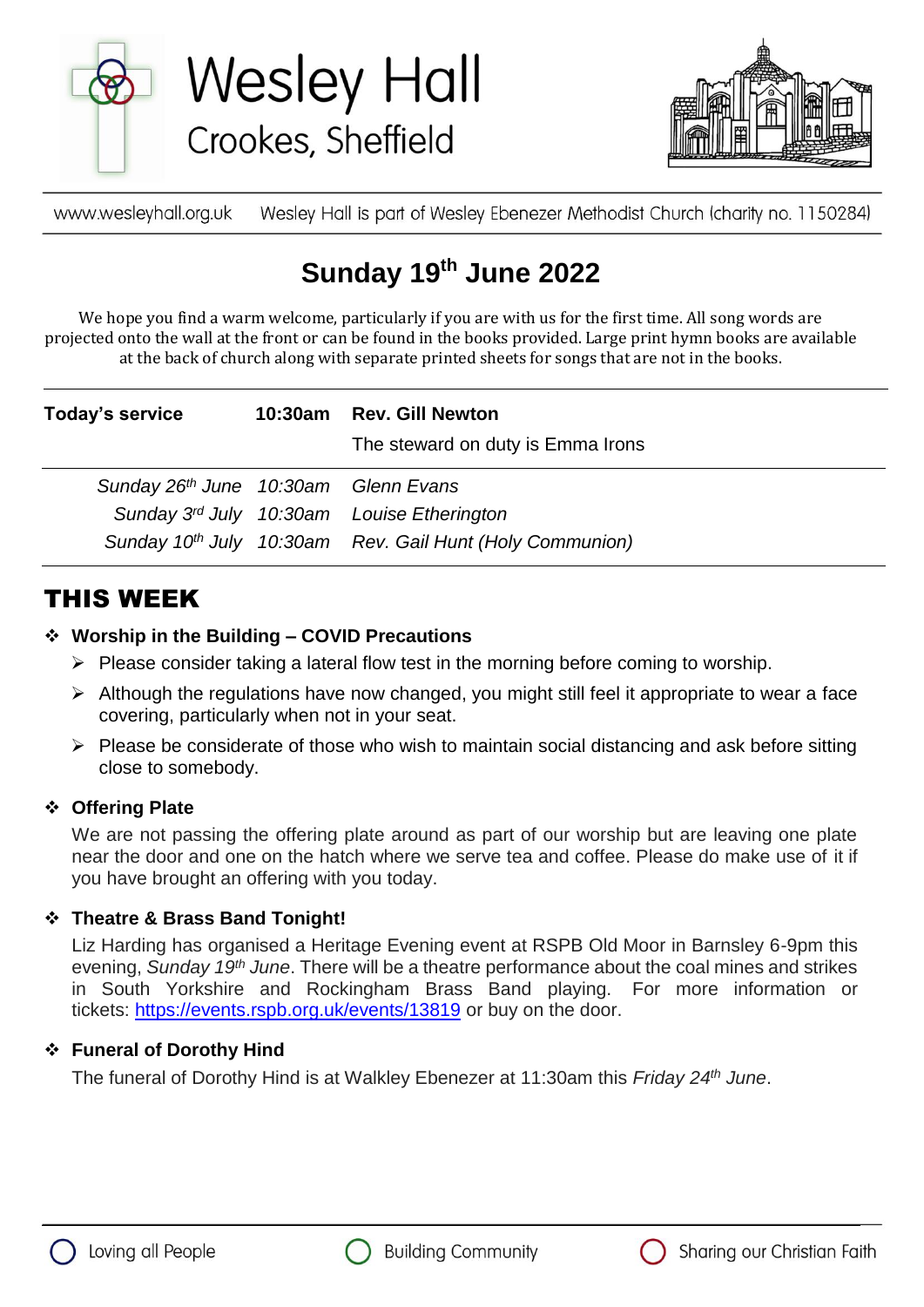### **Circuit Prayer Initiative**

The Sheffield Methodist Circuit are inviting us to join in a weekly prayer gathering every Wednesday. The meetings will be held 8pm to 9pm via Zoom and all are welcome:

<https://zoom.us/j/94411865948?pwd=R200cHBZSk1kNmErcTZRcWZXRmdVUT09>

Meeting ID: 944 1186 5948 Passcode: 999757

### COMING SOON

### **Church Council**

Our next Church Council meeting is on *Wednesday 29th June* at 7:30pm in the Emmaus Room, but also with a Zoom option. All are welcome to attend the meeting, but only Council members can vote on any decisions. Please pray for the meeting and let Matt know if there is anything you would like to go on the agenda.

### CHILDREN & FAMILIES

- Our next Messy Church is on the *Saturday 9th July* on the theme of Daniel and the lions. For one of the activities we will need about 20 plain vanilla cupcakes. If this is something you can help with please speak to Neil.
- $\cdot \cdot$  The new TRIBE rota is at the back, and there is only one gap for the second person on *Sunday 3rd July*. If you are able to cover this, please let Neil know or fill in the hard copy at the back.
- Our baby group, Wesley Wigglers, is at 10am on Thursday mornings, during term time. If you know anyone with a baby, please invite them along!

## AND FINALLY

### **Help for Guides**

There is a Guides group that meets in the Church Hall at Wesley Hall on Tuesdays from 7:15pm to 8:45pm. The unit is full, but they need a leader in order to be able to continue to run. It is genuinely fun volunteering at guides and teaching the girls life skills and watching them challenge themselves! If you are interested, please contact Lizzy on 5thsheffieldquides@gmail.com.

### **Gift Day 2022**

Our Gift Day was on *Sunday 15th May* however, we are still very happy to accept gifts at any time by cash, cheque, bank transfer, standing order, or online [\(www.give.net/wesleyhallcfy\)](about:blank). If you have any questions about Gift Day, please contact Matt Irons.

### **Farewell to Gail**

Gail is retiring (or 'sitting down' in Methodist Minister speak) in the summer and her last service with us will be *Sunday 10th July*. She has been with us for only a short while but has taken time to help and support us in many ways. We have a large thank you card which will be out at the back of church on Sundays (or in the office Monday to Wednesday), for your messages to her. If you would like to give a monetary gift, please give it in the usual way (offering plate, bank transfer, pass to Matt) and make sure it is marked to show it is for Gail.